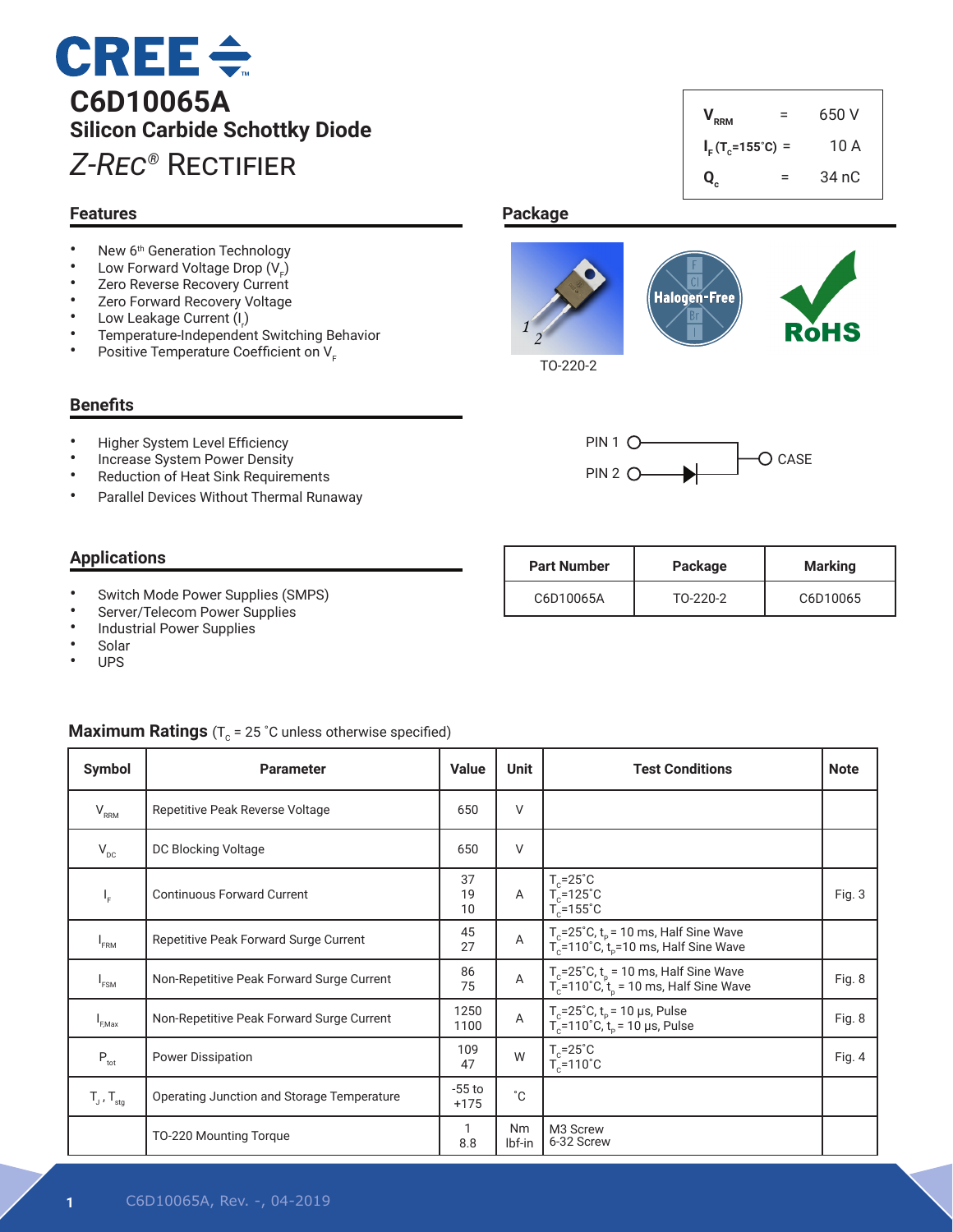# **CREE ÷**

## **Electrical Characteristics**

| <b>Symbol</b> | <b>Parameter</b>               | Typ.            | Max.         | Unit   | <b>Test Conditions</b>                                                                                                                              | <b>Note</b> |
|---------------|--------------------------------|-----------------|--------------|--------|-----------------------------------------------------------------------------------------------------------------------------------------------------|-------------|
| $V_F$         | Forward Voltage                | 1.27<br>1.37    | 1.50<br>1.60 | $\vee$ | $\begin{cases} I_{F} = 10 \text{ A} & T_{j} = 25^{\circ} \text{C} \\ I_{F} = 10 \text{ A} & T_{j} = 175^{\circ} \text{C} \end{cases}$               | Fig. $1$    |
| $I_R$         | <b>Reverse Current</b>         | 2<br>15         | 50<br>200    | μA     | $V_R = 650 \text{ V}$ T <sub>J</sub> =25 °C<br>$V_R = 650 \text{ V}$ T <sub>J</sub> =175 °C                                                         | Fig. 2      |
| $Q_{C}$       | <b>Total Capacitive Charge</b> | 34              |              | nC     | $V_R = 400 \text{ V}, I_F = 10 \text{ A}$<br>$T_1 = 25^{\circ} \text{C}$                                                                            | Fig. 5      |
| $\mathsf{C}$  | <b>Total Capacitance</b>       | 611<br>67<br>53 |              | pF     | $V_R = 0$ V, T <sub>J</sub> = 25°C, f = 1 MHz<br>$V_R = 200$ V, T <sub>J</sub> = 25°C, f = 1 MHz<br>$V_R = 400$ V, T <sub>J</sub> = 25°C, f = 1 MHz | Fig. 6      |
| $E_{\rm c}$   | Capacitance Stored Energy      | 5.2             |              | μJ     | $V_{\rm p} = 400 \text{ V}$                                                                                                                         | Fig. 7      |

Note: This is a majority carrier diode, so there is no reverse recovery charge.

## **Thermal Characteristics**

|                | Symbol   Parameter                       | Typ. | Unit          | <b>Note</b> |
|----------------|------------------------------------------|------|---------------|-------------|
| $R_{\theta$ JC | Thermal Resistance from Junction to Case | 1.38 | $\degree$ C/W | Fig. 9      |

## **Typical Performance**



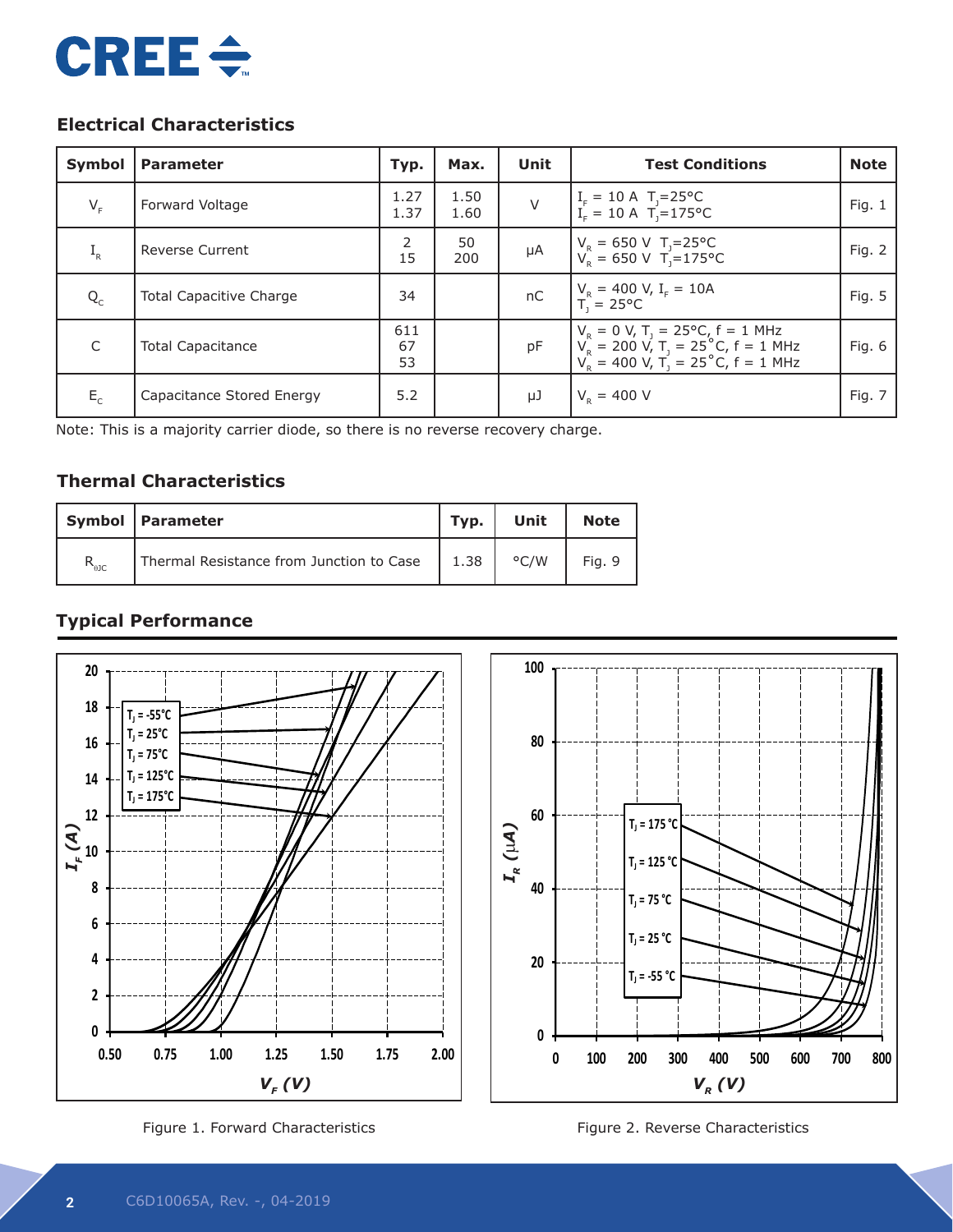

#### **Typical Performance**



Figure 5. Total Capacitance Charge vs. Reverse Voltage Figure 6. Capacitance vs. Reverse Voltage

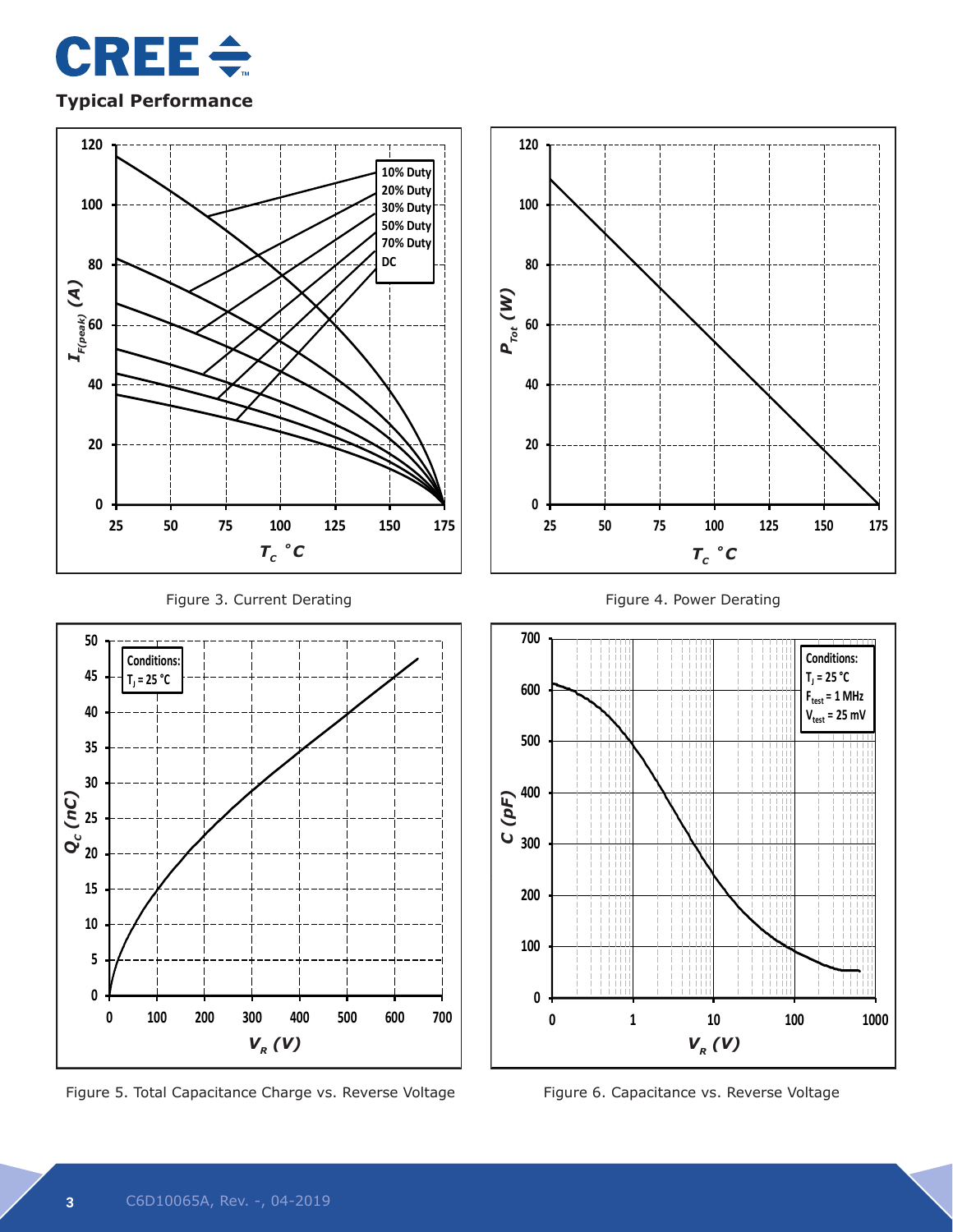

## **Typical Performance**



Figure 7. Capacitance Stored Energy

versus pulse duration (sinusoidal waveform)



Figure 9. Transient Thermal Impedance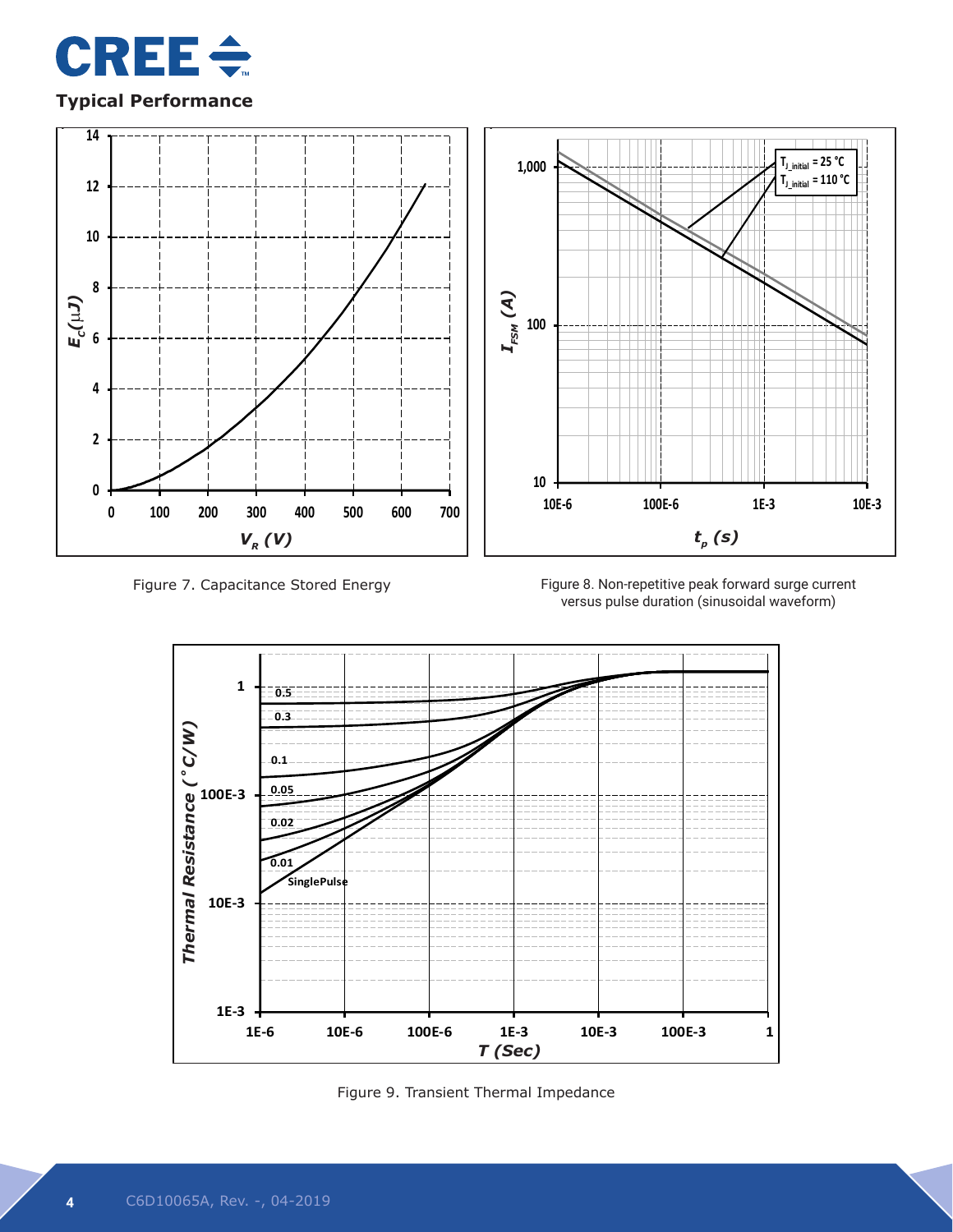

## **Package Dimensions**



PIN 1 O PIN 2 O-







O CASE



| POS            |             | Inches        | <b>Millimeters</b> |                 |  |
|----------------|-------------|---------------|--------------------|-----------------|--|
|                | Min         | Max           | Min                | Max             |  |
| A              | .381        | .410          | 9.677              | 10.414          |  |
| B              | .235        | .255          | 5.969              | 6.477           |  |
| C              | .100        | .120          | 2.540              | 3.048           |  |
| D              | .223        | .337          | 5.664              | 8.560           |  |
| D <sub>1</sub> |             | $.457 - .490$ |                    | 11.60-12.45 typ |  |
| D <sub>2</sub> |             | .277-.303 typ | 7.04-7.70 typ      |                 |  |
| D <sub>3</sub> |             | .244-.252 typ |                    | 6.22-6.4 typ    |  |
| E              | .590        | .615          | 14.986             | 15.621          |  |
| E1             | .302        | .326          | 7.68               | 8.28            |  |
| E <sub>2</sub> | .227        | 251           | 5.77               | 6.37            |  |
| F              | .143        | .153          | 3.632              | 3.886           |  |
| G              | 1.105       | 1.147         | 28.067             | 29.134          |  |
| H              | .500        | .550          | 12.700             | 13.970          |  |
| L              | .025        | .036          | .635               | .914            |  |
| M              | .045        | .055          | 1.143              | 1.550           |  |
| N              | .195        | .205          | 4.953              | 5.207           |  |
| P              | .165        | .185          | 4.191              | 4.699           |  |
| Q              | .048        | .054          | 1.219              | 1.372           |  |
| S              | $3^{\circ}$ | $6^{\circ}$   | $3^{\circ}$        | $6^{\circ}$     |  |
| T              | $3^{\circ}$ | $6^{\circ}$   | $3^{\circ}$        | $6^{\circ}$     |  |
| U              | $3^{\circ}$ | $6^{\circ}$   | $3^{\circ}$        | $6^{\circ}$     |  |
| V              | .094        | .110          | 2.388              | 2.794           |  |
| W              | .014        | .025          | .356               | .635            |  |
| X              | $3^{\circ}$ | $5.5^\circ$   | $3^{\circ}$        | $5.5^\circ$     |  |
| Υ              | .385        | .410          | 9.779              | 10.414          |  |
| Z              | .130        | .150          | 3.302              | 3.810           |  |
| NOTE:          |             |               |                    |                 |  |

View A-A

1. Dimension L, M, W apply for Solder Dip Finish

## **Recommended Solder Pad Layout**



TO-220-2

| <b>Part Number</b> | Package  | <b>Marking</b> |
|--------------------|----------|----------------|
| C6D10065A          | TO-220-2 | C6D10065       |



**Note: Recommended soldering profiles can be found in the applications note here:** http://www.wolfspeed.com/power\_app\_notes/soldering